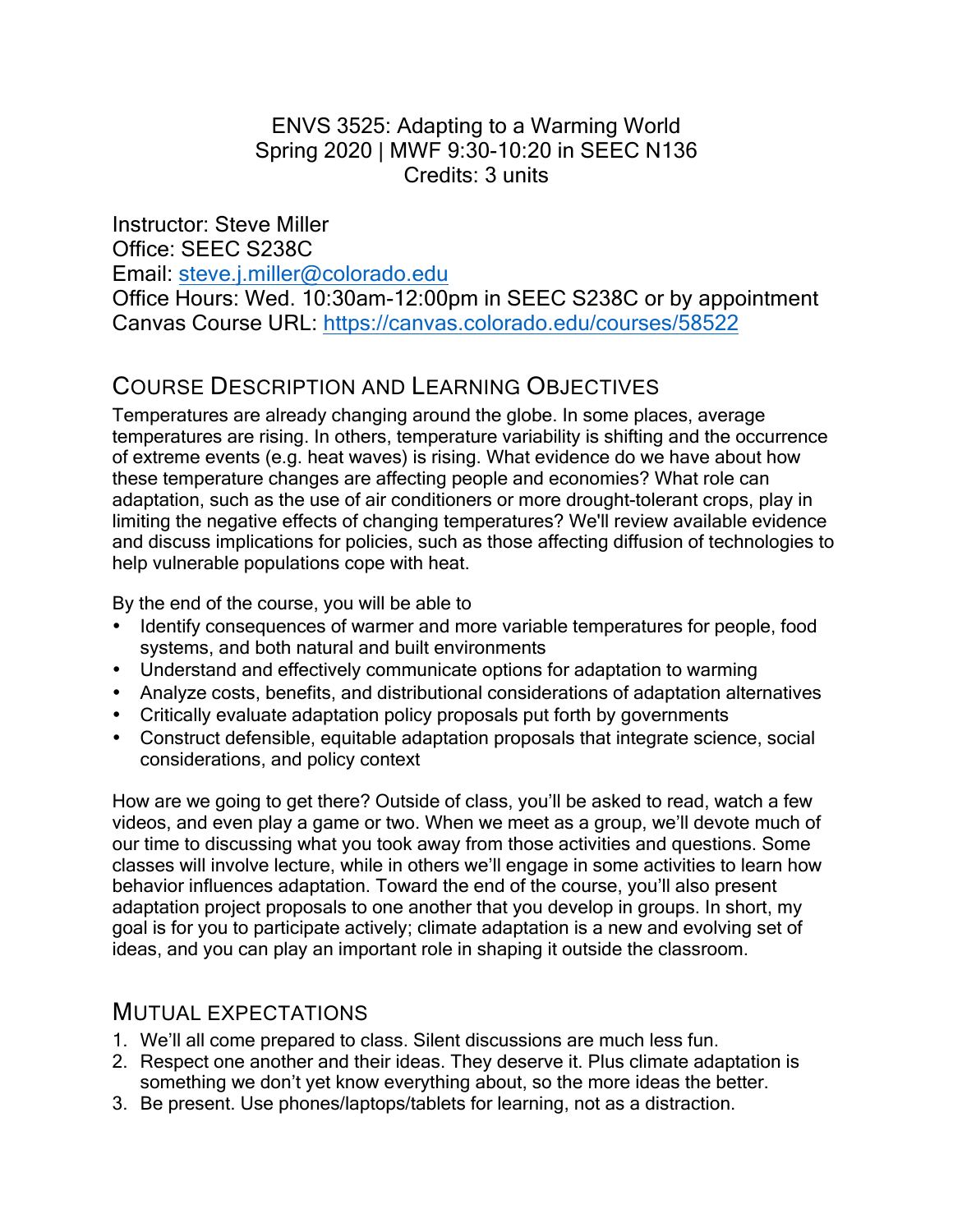### TOPICS AND APPROXIMATE SCHEDULE

#### Introduction

- 1. Overview (Week of Jan 13)
	- a. Introduction/Course overview
	- b. Adaptation: key definitions and examples
	- c. What are we adapting to? Recap of warming and related changes.
- 2. Tools and techniques (Week of Jan 20; no class on MLK day)
	- a. Thinking through uncertainty
	- b. Evaluating evidence: Experimental and quasi-experimental methods

# Part 1: How will a hotter planet affect us and what *can* we do about it?

### People

- 1. Impacts on people (Jan 27, 29)
	- a. Physical: Health, including mortality
	- b. Mental: Education, labor productivity
- 2. Adapting to effects on people (Jan 31-Feb 5)
	- a. Technology, including air conditioning and built environments
	- b. Information and behavioral adaptations, including early warning systems
	- c. Migration (changing exposure)

#### **Agriculture**

- 3. Impacts on food systems (Feb 7, 10)
	- a. Physical impacts on plants & animals: yields, losses, diseases

#### SHORT ASSIGNMENT #1 DUE (Feb 7)

b. Market impacts: price shocks, coordinated losses, transport, storage

- 4. Adapting to impacts on food systems (Feb 12-17)
	- a. Individual/business-level adaptations: e.g., crop choice, non-crop income
	- b. Coordinated & institutional responses: e.g.., information, insurance, landscapelevel diversification
	- c. Enabling adaptations: e.g., poverty & gender gaps; social networks

#### Natural and built environments

- 5. Impacts on natural and man-made systems (Feb 19-21)
	- a. Natural systems: biodiversity loss, land cover change SHORT ASSIGNMENT #2 DUE (Feb 19)
	- b. Man-made infrastructure
- 6. Resistance and resilience in natural and man-made systems (Week of Feb 24)
	- a. Migration corridors, ecosystem services; improved materials
	- b. Midterm Review (Feb 26)
	- c. MIDTERM EXAM (Feb 28)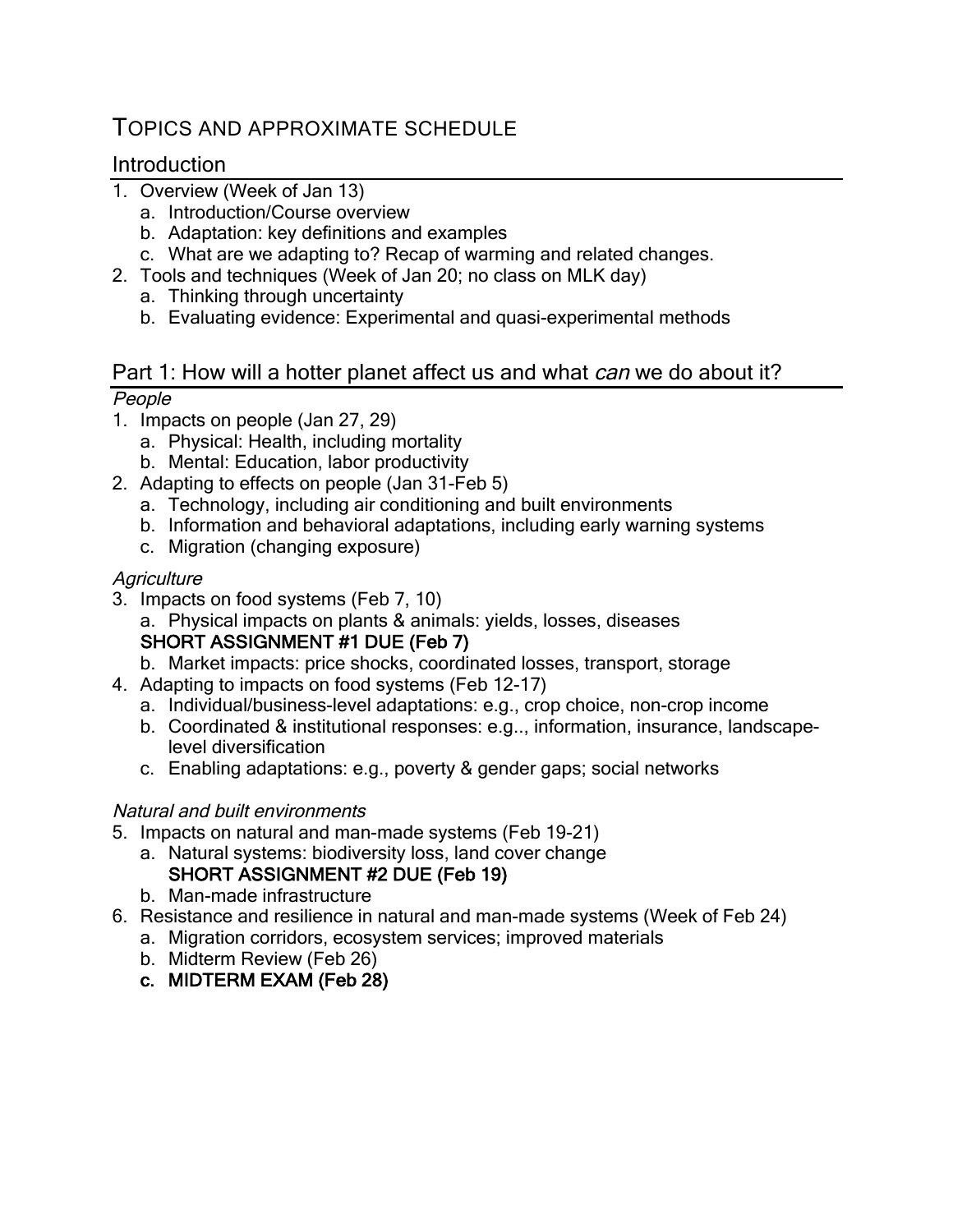#### Part 2: What *should* we do to adapt to warming?

- 1. Basics (March 2-6)
	- a. Costs and benefits
	- b. Timing of benefits/costs
	- c. Equity & distributional considerations
- 2. Additional topics (March 9-13)
	- a. Adaptation vs (or as a complement to) mitigation
	- b. Adapting under uncertainty, including learning strategies
	- c. Maladaptation

#### Part 3: What *are* we doing to adapt to warming?

- 1. Individual level (March 16-20)
	- a. Examples of individual and firm-level adaptation SHORT ASSIGNMENT #3 DUE (March 16)
	- b. Why aren't we doing more: overview
	- c. Why aren't we doing more: behavior

---------- SPRING BREAK Week of March 23 ----------

- 2. Local & state-level adaptation plans (March 30-April 3)
	- a. Boulder
	- b. Colorado
	- c. Other local plans
- 3. Federal/national level adaptation plans (April 6-10)
	- a. Federal government role in adaptation
	- b. Case Study: US
	- c. Other countries
- 4. International efforts (April 13-April 17)
	- a. Sharing information & knowledge

#### April 13: Adaptation plan critiques due on Canvas.

- b. Technology transfer
- c. International adaptation funds

#### Presentations (Weeks of April 20, 27):

- Adaptation project proposals
- 25 mins each; 20 min with 5 for questions.
- 10 slots total (max 10 groups. No more than 5 per group)

#### COURSE MATERIALS

There is no required textbook for the course. Instead, we will rely on a mix of popular press, peer-reviewed research, and materials from organizations engaged in climate adaptation. All materials will be accessible via the course Canvas website.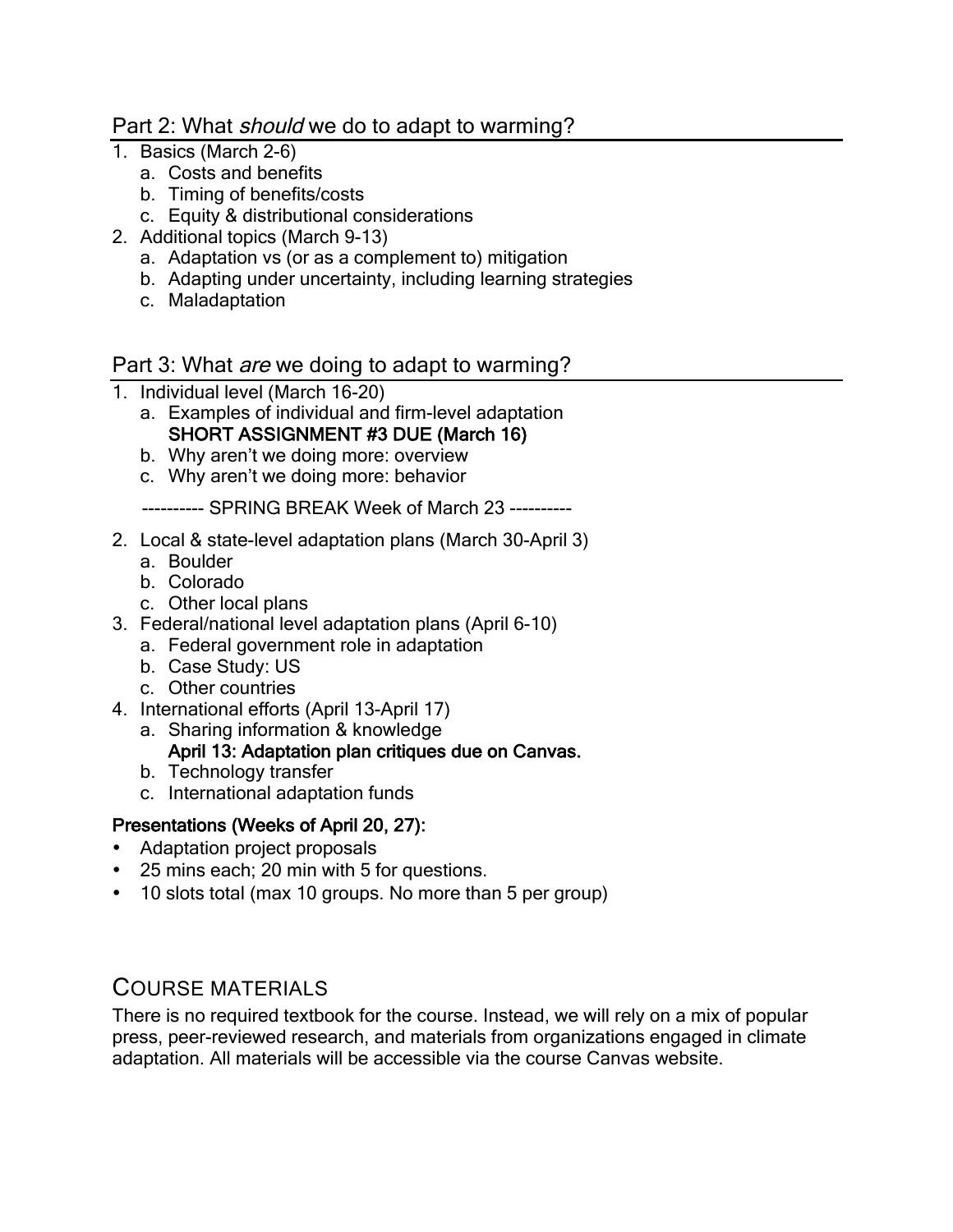### Evaluation/Grading

### 15% - RESPONSES TO AND QUESTIONS ABOUT READINGS

To facilitate in-class discussions, you'll submit reactions to and questions about readings on a regular basis. You should submit by these reactions and questions on Canvas by the start of class.

### 15% - CLASS PARTICIPATION

You are expected to show up to class and be actively engaged. Participation is part of your grade because it should help you better understand the material. You'll have many ways to participate, including small group discussions, activities, full group discussions, & technology-based exercises.

### 15% - MIDTERM EXAM (FEB 28)

During the regular class period on February 28, you will complete an exam covering material you've learned via readings, class sessions, and assignments prior to that date. If you have a valid religious or disability-based reason to take the exam at a different time or in a different place, please provide written documentation of your needs as soon as possible and we will make arrangements. No other exceptions will be made.

### 30% - ASSIGNMENTS (DUE FEB 7, FEB 19, MAR 16, & APR 13)

Throughout the semester, you'll complete four short assignments (weighted equally) intended to help you master some of the facts of adaptation to warming and tools used to evaluate potential adaptation options. The first two will cover impacts to people and food systems, as well as our options to adapt to them. The third will give you practice analyzing costs and benefits of adaptation, and in the fourth you'll evaluate a local adaptation plan.

### 25% - GROUP PRESENTATIONS (WEEKS OF APR 20, 27)

• 20% - Group presentation In teams of roughly 5, you will propose an adaptation project in a 20 minute presentation, and answer audience questions for 5 minutes. Your presentation should cover 1) evidence of heat impacts you are seeking to reduce 2) the proposed adaptation activity, 3) an assessment of who will benefit (or not) from the activity, 4) a case for why the project is a good idea, and 5) your plan for evaluating success.

• 5% - Feedback on others' presentations For each presentation, you will submit one aspect of the presentation you liked best and one constructive suggestion for improving the proposal.

#### There is NO FINAL EXAM in this course.

Late policy: Each day that an assignment is late, your grade for that assignment will be lowered by 5 percentage points, e.g., from 100 to 95, or from 83 to 78.

Grading scale: 93 and greater = A,  $90-92.9 = A-$ ,  $87-89.9 = B+$ ,  $83-86.9 = B$ ,  $80-82.9 =$ B-, 77-79.9 = C+, 73-76.9 = C, 70-72.9 = C-, 67-69.9 = D+, 63-66.9 = D, 60-62.9 = D-, 60 and below = F. I may curve grades upward at the end of the semester when all work is complete. I will not curve grades down.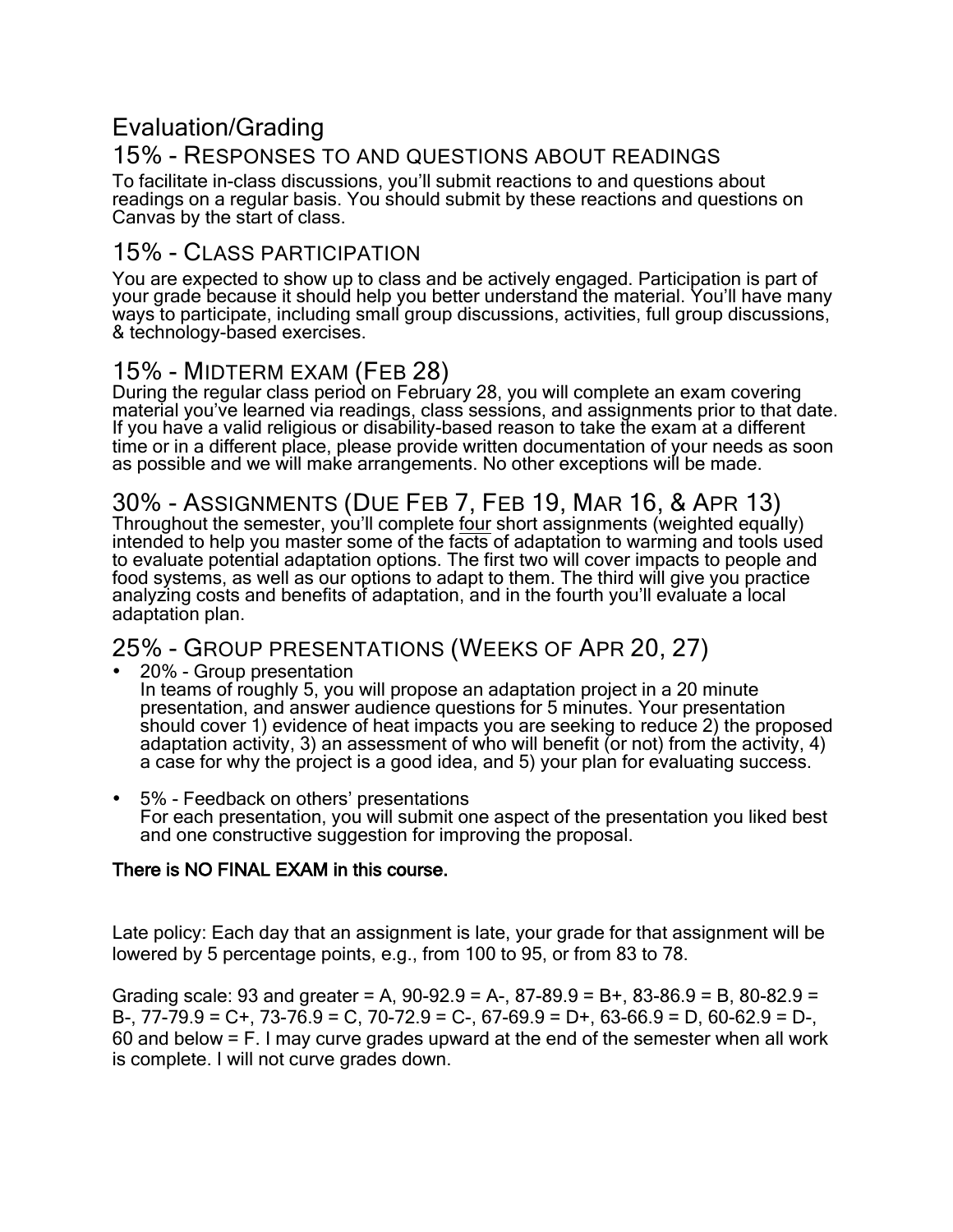# UNIVERSITY RULES WE WILL ALL ABIDE BY

### ACCOMMODATION FOR DISABILITIES

If you qualify for accommodations because of a disability, please submit your accommodation letter from Disability Services to your faculty member in a timely manner so that your needs can be addressed. Disability Services determines accommodations based on documented disabilities in the academic environment. Information on requesting accommodations is located on the Disability Services website. Contact Disability Services at 303-492-8671 or dsinfo@colorado.edu for further assistance. If you have a temporary medical condition or injury, see Temporary Medical Conditions under the Students tab on the Disability Services website.

### CLASSROOM BEHAVIOR

Students and faculty each have responsibility for maintaining an appropriate learning environment. Those who fail to adhere to such behavioral standards may be subject to discipline. Professional courtesy and sensitivity are especially important with respect to individuals and topics dealing with race, color, national origin, sex, pregnancy, age, disability, creed, religion, sexual orientation, gender identity, gender expression, veteran status, political affiliation or political philosophy. For more information, see the policies on classroom behavior and the Student Code of Conduct.

### PREFERRED STUDENT NAMES AND PRONOUNS

CU Boulder recognizes that students' legal information doesn't always align with how they identify. Students may update their preferred names and pronouns via the student portal; those preferred names and pronouns are listed on instructors' class rosters. In the absence of such updates, the name that appears on the class roster is the student's legal name.

### HONOR CODE

All students enrolled in a University of Colorado Boulder course are responsible for knowing and adhering to the Honor Code. Violations of the policy may include: plagiarism, cheating, fabrication, lying, bribery, threat, unauthorized access to academic materials, clicker fraud, submitting the same or similar work in more than one course without permission from all course instructors involved, and aiding academic dishonesty. All incidents of academic misconduct will be reported to the Honor Code (honor@colorado.edu); 303-492-5550). Students found responsible for violating the academic integrity policy will be subject to nonacademic sanctions from the Honor Code as well as academic sanctions from the faculty member. Additional information regarding the Honor Code academic integrity policy can be found at the Honor Code Office website.